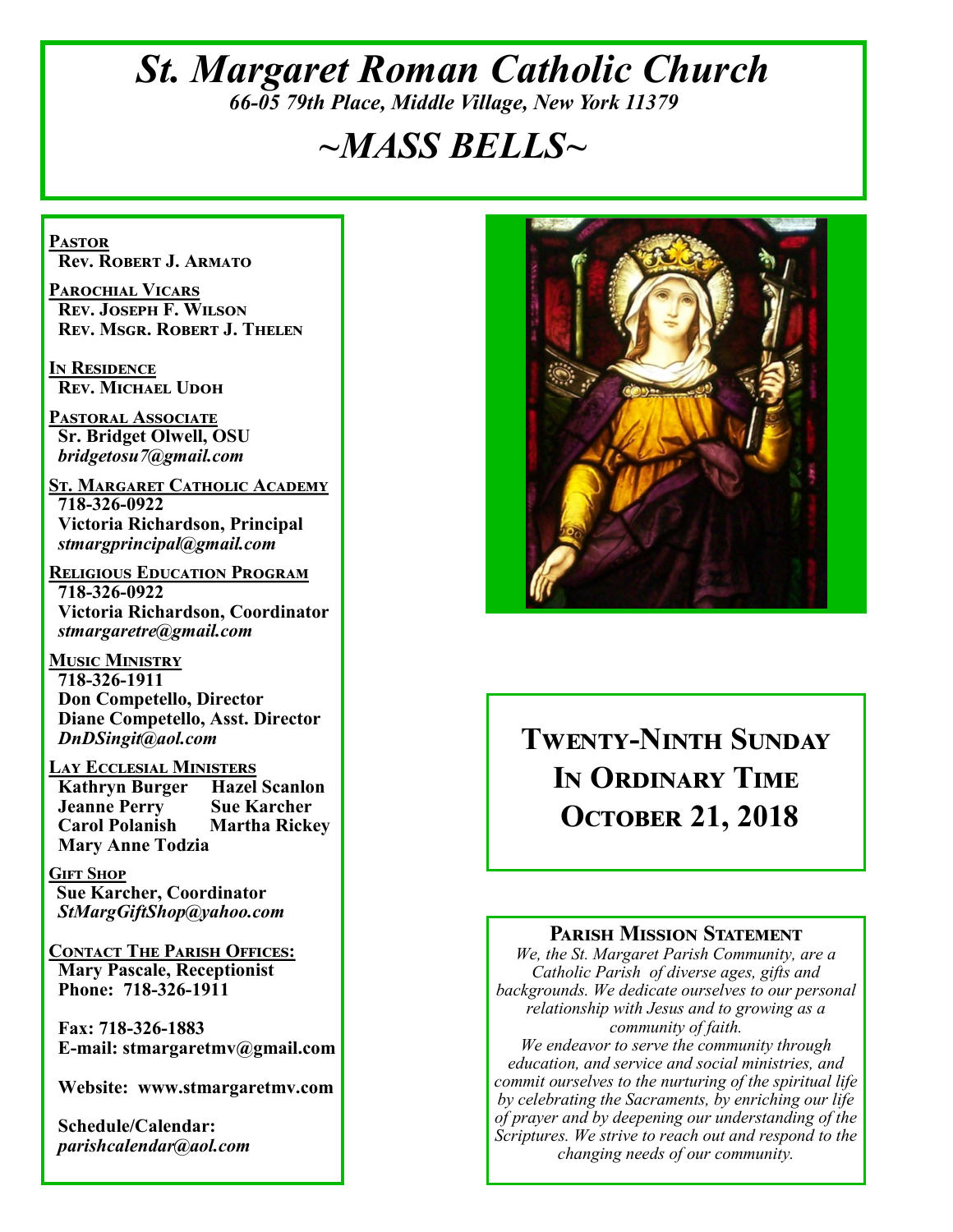# *MASSES FOR THE WEEK*

| SUN.<br>7:30                   | <b>OCTOBER 21 - TWENTY-NINTH SUNDAY</b><br><b>SUNDAY IN ORDINARY TIME</b><br>Mary Bivona                         |
|--------------------------------|------------------------------------------------------------------------------------------------------------------|
| 9:00                           | Calogero e Salvatore DiMaggio/Daniele<br>Bussa/Lucia Tartamella/Defunti della<br>Familia DiPaola/Giovanna Bivona |
| 10:30<br><b>NOON</b><br>5:00PM | Msgr. Peter Zendzian (ANNI)<br>People of the Parish<br>Anna May Capplemann/Mary Schatz                           |
| MON.<br>7:00<br>9:00           | OCTOBER 22 - ST. JOHN PAUL II, POPE<br>Rose Santoro<br><b>Robert Narky</b>                                       |
| TUE.                           | OCTOBER 23 - ST. JOHN OF<br><b>CAPISTRANO</b>                                                                    |
| 7:00<br>9:00                   | Gandolfa Musca<br>Maria & Calogero Ciaccio                                                                       |
| WED.                           | <b>OCTOBER 24 - ST. ANTHONY MARY</b><br><b>CLARET</b>                                                            |
| 7:00<br>9:00                   | Gandolfa Musca<br><b>Fred Basedow</b>                                                                            |
| THU.<br>7:00<br>9:00           | <b>OCTOBER 25 - WEEKDAY</b><br>Mary Westman<br>Virginia Congemi                                                  |
| FRI.<br>7:00<br>9:00           | <b>OCTOBER 26 - WEEKDAY</b><br>Pat Pellegrino<br>Ted Mundy, Jr. (BIRTH)                                          |
| SAT.<br>9:00                   | <b>OCTOBER 27 - WEEKDAY</b><br><b>COLLECTIVE: Joseph Mugno/Salvatore</b><br>Diglio/Pasquale Pompeo (BIRTH)/      |
|                                | 5:00PM Frank Cerar, Sr.                                                                                          |
| SUN.                           | <b>OCTOBER 28 - THIRTIETH SUNDAY IN</b><br><b>ORDINARY TIME</b>                                                  |
| 7:30<br>9:00                   | Mary & Bob Hallahan<br>Gandolfa Musca/Vincenzo e Aurelia Laudani<br>Salvatore Casabianca e Famiglia/Giovanna     |
| 10:30<br><b>NOON</b>           | Bivona/<br>Mass of Thanksgiving<br>Edward H. & Ellen T. Morrisey<br>5:00PM People of the Parish                  |





# **PARISH INFORMATION**

**The Rectory office is open Monday - Thursday - 9 am to Noon, and 1 pm to 7pm Friday - 9 am to Noon, and 1 pm to 5 pm Saturday - by appointment Sunday - closed**

**CONFESSIONS** - Saturday, 4-4:45 pm or by appointment with a priest.

**NOVENA** to Our Lady of the Miraculous Medal Mondays after the 9am Mass.

**BAPTISMS** take place on the 1st and 3rd Sundays of the month. Please call the rectory for an appointment and to register your child.

**WEDDINGS MUST** be scheduled at least six months in advance by appointment with a priest or a deacon. Please call the rectory office. For marriage preparation information visit www.pre-cana.org.

**THE ENGLISH CHOIR** rehearses on Tuesday, at 7 pm in the Church. Tenors and baritones needed!

**IL CORO ITALIANO** prattica ogni Domenica prima della Messa Italiana.

**THE YOUTH CHOIR** rehearses on Thursday, from 6-7 pm in the Church. For more info, DnDsingit@aol.com

**BOY SCOUT TROOP #119** meets on Tuesdays from 7:15-9 pm in the Parish Hall. New members are welcome, age 10 1/2 & up. Call Mr. Krzewski, 718-894-4099.

**CUB PACK #119** meets on Mondays from 7-8:30 pm in the Parish Hall. New members welcome, age 6 to 10-1/2. Call Mr. Krzewski, 718-894-4099.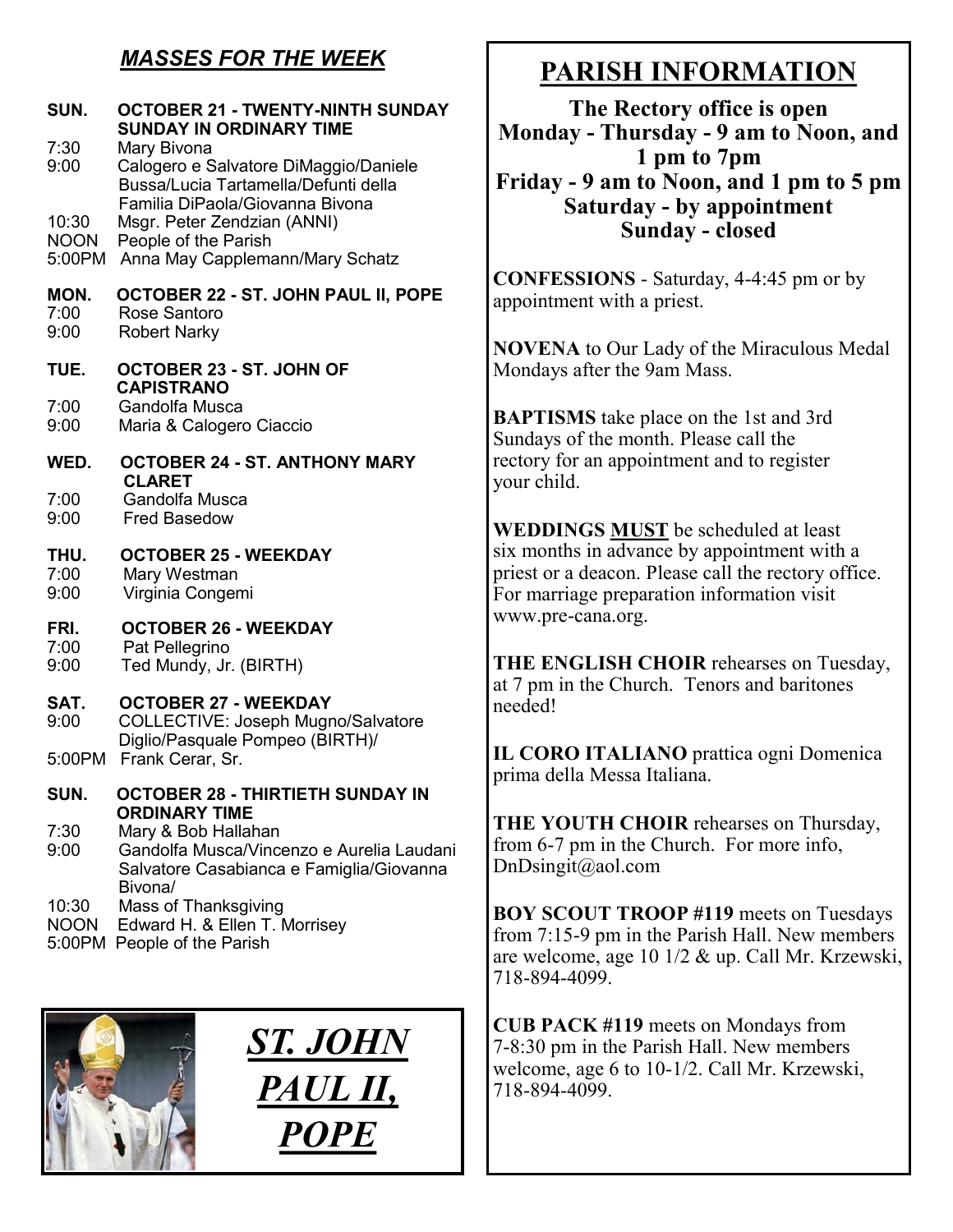# PLEASE PRAY FOR OUR SICK

Karen Guarascio, Connie Faccibene, Eileen Hinrichs, Linda Frazier, Cari Ann Falk-LoBello, Glen Falk, Ronald Frazier, John Downer, Robert Sabini, Lee Falk, Scott White, Baby McKinley Kelleher, Sean Harrison, Justin James Quirke, Elizabeth Ott, Marion Caracciola, Baby Keila Mary Champoli, The Ferrugio Family, Sandra Slattery, Richard Santangelo, Joseph Simon, James Taylor, James Leung, Dr. Joan Virostko, Alfie Poje, Margaret Cosentino, Ann Pompeo, Gloria Mojica, Larry Dumbra, Bob Marvin, Joseph O'Brien, Katie Bryzgornia, Daniel Fox, Domenica Millitello, Caterina D'Anna, Evelyn Mojica, Immaculate Marge D'Elia, Carol Arevalo, Jim O'Driscoll, Victoria Lippolis, Mary Rigovich, Matteo Sabini, Charles Schaaf, Alvaro Andres Gonzalez, Luis Sanchez, Billy Gillespie, George McGarry, Cathie Greulich, Anthony Bruno, Charles G. Krzewski, John Wert, Joseph Stubbs, Bob & Karen Schaefer, Michael Hirst, Mary Harrison, John Murphy, Anne McGinnis, Richard Santangelo, Norma Voyer, Vicky Turato, Adriana Caruso, Julio Pelaez, Maritza Gutierrez, Graciela Mora, Cindy Mulore,

*The names will remain for 3 months, please call 718-326-1911 and ask for continued prayers.*

**Prayer Requests**

**Pray for vocations to the Priesthood and Religious Life.** 

**Please pray for our men and women from our Parish serving in the defense of our country: Lt. Col. Thomas Frohnhoefer Sgt. Robert A. Domenici** 



#### *WE RECALL OUR BELOVED DECEASED*

*Especially, Carmella Spoto, Magdalena Pogorelz, May they rest in Christ's Peace!*

# *MEMORIALS*

## *WINE & HOST THIS WEEK*

*are offered in memory of Virginia Congemi at the request of the Joe, Dorothy & John Congemi.* 



**DON'T FORGET TO FALL BACK ON SUNDAY, NOVEMBER 4**

# **TODAY'S READINGS**

*Twenty-Ninth Sunday in Ordinary Time*

Is 53:10-11 Ps 33:4-5, 18-19, 20, 22 Heb 4:14-16 Mk 10:35-45 or 10:42-45

# **READINGS FOR THE WEEK**

Monday: Eph 2:1-10 Ps 100:1b-2, 3, 4ab, 4c-5 Lk 12:35-38

Wednesday: Eph 3:2-12

Thursday: Eph 3:14-21

Tuesday: Eph 2:12-22 Ps 85:9ab-10, 11-12, 13-14 Lk 12:35-38

> Is 12:2-3, 4bcd, 5-6 Lk 12:39-48

Ps 33:1-2, 4-5, 11-12, 18-19 Lk 12:49-53

Friday: Eph 4:1-6 Ps 24:1-2, 3-4ab, 5-6 Lk 12:54-59

Saturday: Eph 4:7-16 Ps 122:1-2, 3-4ab, 4cd-5 Lk 13:1-9

Sunday: Jer 31:7-9 Ps 126:1-2, 2-3, 4-5, 6 Heb 5:1-6 Mk 10:46-52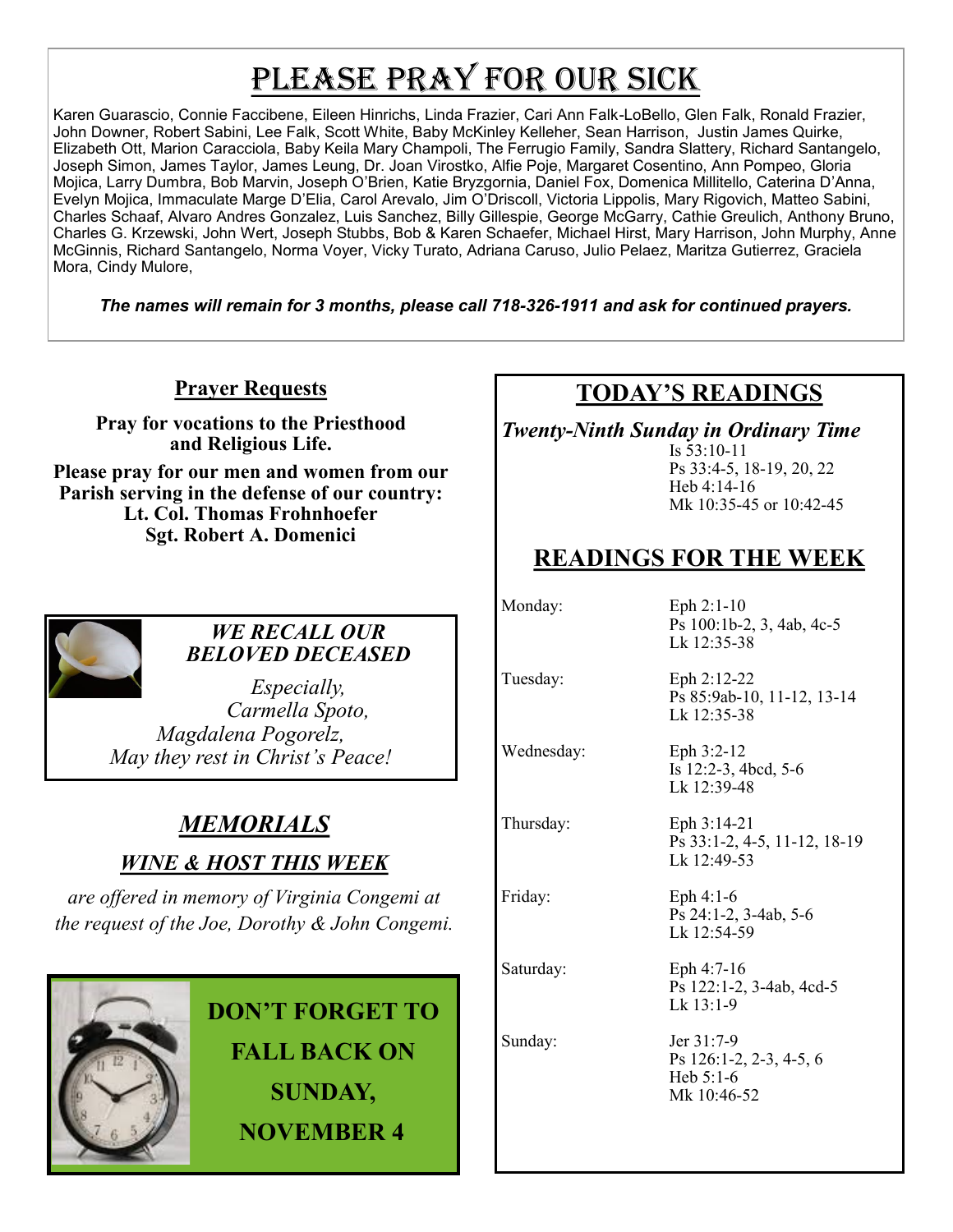

## **COME ONE, COME ALL!!**

Our Boy Scout Troop #119 will be outside the Church the weekend of October 27/28 selling *World's Finest Chocolate.* Please stop by and help our Scouts and purchase your supply of goodies!

#### **RCIA**

 Adults who have not been baptized or received First Communion or Confirmation should contact Sr. Bridget, **718-326-1911** to register for faith formation in the *Rite of Christian Initiation of Adults.* The Sacraments will be conferred next Spring, after participation in the formation process. Registration ends this Friday.

#### **PARISH REGISTRATION**

 Very often, people come to the Rectory asking for a certificate or letter attesting to their being active members of our Parish. That's hard for us to do, if there is no record of their being registered.

 All families worshiping here at St. Margaret's are encouraged to register with the Rectory Offices. All you have to do is complete the following information and drop it into the collection basket. We'll take it from there. Ĭ

| Name:    |                      |
|----------|----------------------|
| Address: |                      |
|          |                      |
|          |                      |
|          | Phone #: $($ $)$ - - |
|          |                      |

#### **VISITS TO THE HOMEBOUND**

 Call the Rectory to arrange for a **visit to the homebound by a priest** so that the Sacraments of Reconciliation, Anointing, and Communion can be administered to our sick and/or elderly parishioners.

#### **MARIAN DEVOTIONS**

 Come, join us for an evening of Marian devotions and Benediction of the Most Blessed Sacrament at 7:30 pm this Wednesday evening in the church.

 Prayer is always needed, especially in these disturbing times, to overcome the evils in the world, in our country, and in the Church. Take time to pray the Rosary daily.



#### **ST. JOHN OF CAPISTRANO**

 St. John was born at Capistrano, Italy, in 1385, the son of a former German knight in that city. He studied law at the University of

Perugia and practiced as a lawyer in the courts of Naples. King Ladislas of Naples appointed him governor of Perugia. During a war with a neighboring town, he was betrayed and imprisoned. Upon his release he entered the Franciscan community at Perugia in 1416. He and St. James of the March were fellow students under St. Bernardine of Siena, who inspired him to institute the devotion to the holy Name of Jesus and His Mother. John began his brilliant preaching apostolate with a deacon in 1420. After his ordination he traveled throughout Italy, Germany, Bohemia, Austria, Hungary, Poland, and Russia, preaching penance and establishing numerous communities of Franciscan renewal. When Mohammed II was threatening Vienna and Rome, St. John, at the age of seventy, was commissioned by Pope Callistus III to preach and lead a crusade against the invading Turks. He gained victory in the battle of Belgrade against the Turks in 1456, personally leading part of the Christian army. Three months later he died in Illok, Hungary.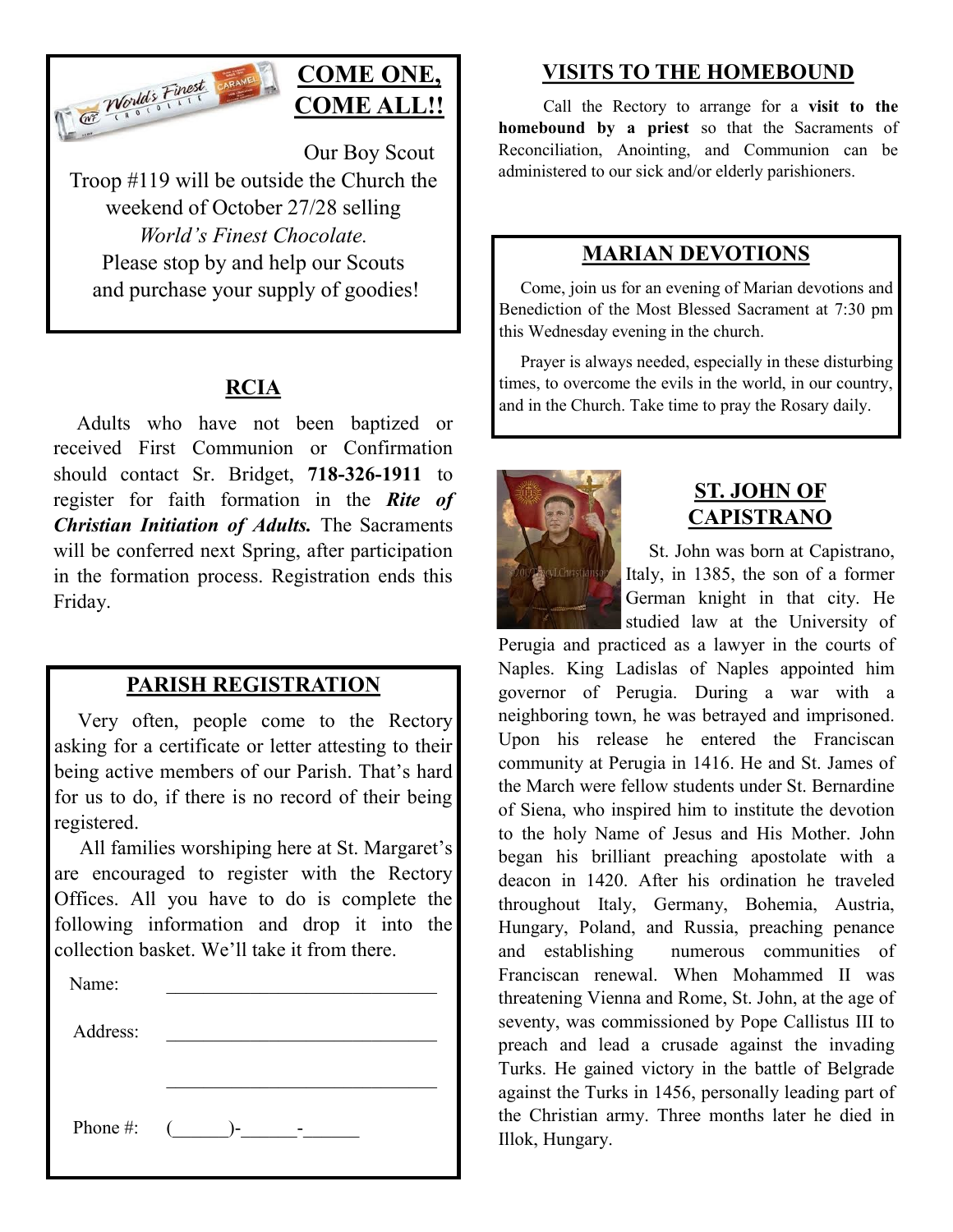### *FROM THE ACADEMY*



on Friday, October 19. Our students worked hard by walking and running laps both in the gym and the track at Juniper Park. Fun was had by all for this fantastic fundraiser. We thank the race committee who graciously spent many long hours working on envelopes, labels and more. A shout out to Carleen Corbett, Patty Caruana, Pat Dokter, Allison Converly, Dawn Smith, Pat Femia, Bridie Mitchell, Sister Patricia, Joan Gill and the many who helped the day of the event.

#### **SAVE THE DATE . . . .**

*for our 80's Supermarket Blitz on Friday, November 16, 2018, details are below!* 

#### **BIBLE CLASS**

 Bible Class is starting up at Saint Margaret's. We will begin with the Gospel of Saint Luke, which we will be hearing at Sunday Mass beginning in Advent. We hope for a relaxed, prayerful time to encounter the Lord Jesus in His Word. Bible Class will be held on Mondays at 1pm in the Convent, if there is enough interest, a second group will meet on Thursdays at 7:30pm. If there is a lot of interest, we might have a third class on Sunday at 9am. Interested? Please email Father Wilson at **Frwils@aol.com** and tell me which of these three times is good for you.

#### **ANNUAL CATHOLIC APPEAL**

 Thanks to the **239 families** who have contributed toward the *2018 Annual Catholic Appeal!* We're over **our Parish goal** of \$69,365 with **\$72,576** in pledges, **104.6% of goal.**

 *Support* **YOUR Parish** with whatever you can give, if you haven't made a pledge yet. Only money above goal that is received by December 31 will come back to the Parish for needed projects, so please make your payments as soon as possible.

#### **THANKS, SCOUTS!**

 Thanks to the members of our **Scout Troop #119**, who are taking pride in our facilities and are doing a great job to spruce up the property and buildings!

**THE ST. VINCENT dePAUL FOOD PANTRY** is located in the Convent.



#### **The pantry is open on WEDNESDAY AND SATURDAY from 10am to 12 Noon.**

*Thank you for your very generous support of the urgent need for food. The shelves are comfortably full and we look forward to serving our less fortunate families better. Always in short supply are coffee, bottled juice, mayo, peanut butter, and jelly.*



## **TICKETS FOR THE 2018 - 80's SUPERMARKET BLITZ ARE ON SALE!!**

**DATE OF EVENT:** Friday, November 16 **TIME**: Doors open at 6:30 pm **TICKET PRICE:** \$15.00 p/p **CONTACT:** Margaret Varuzzi, **917-578-8237**

*We are in need of baskets for our Blitz. If you would like to donate some, please bring them to the School.*